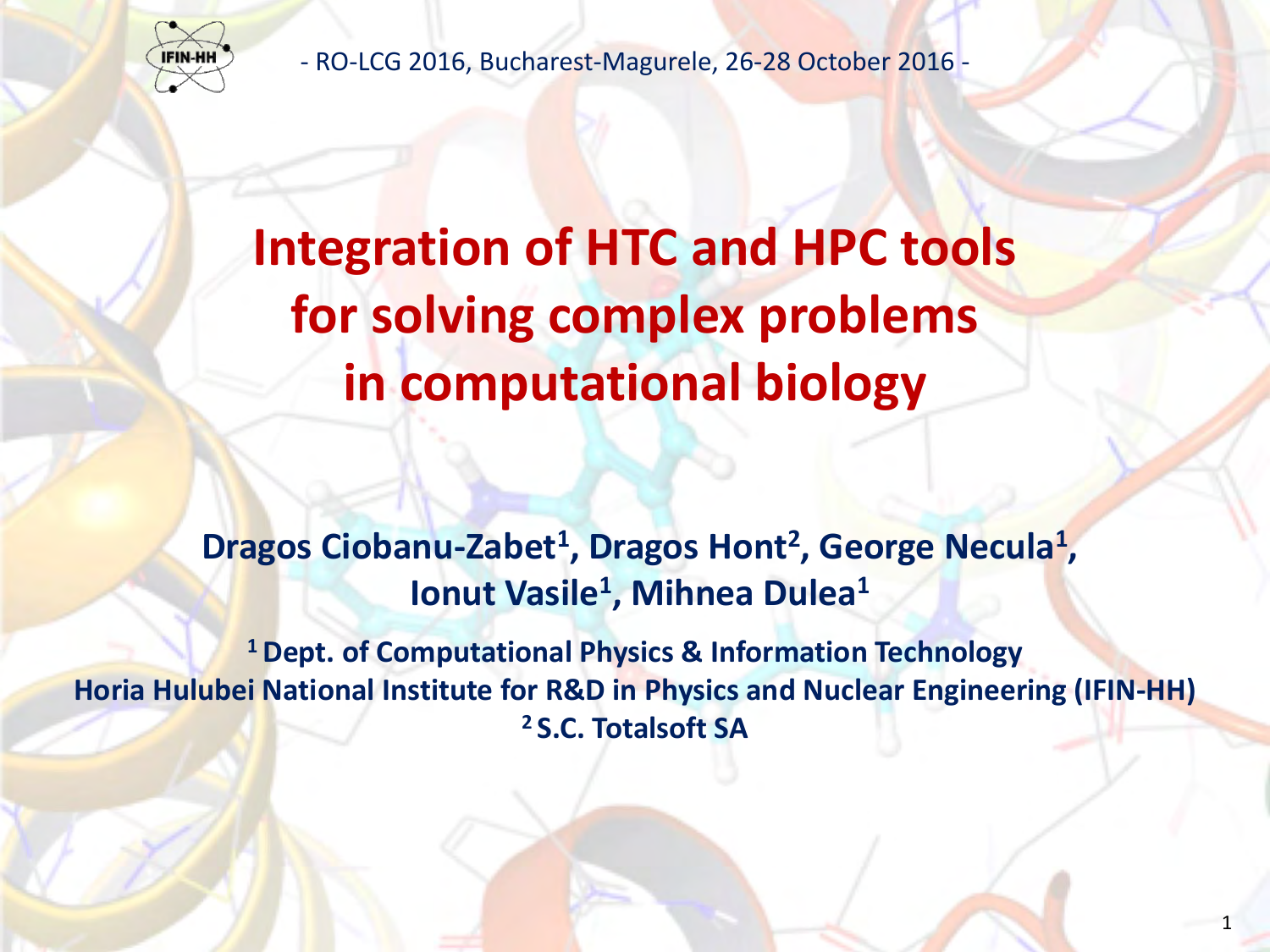Molecular modeling makes extensive use of:

**HTC**, for database interrogations, massive data retrieval and conversion, highthroughput VLS, protein structure and function prediction, genomics, etc. **HPC**, for molecular dynamics simulations, chemical structure calculations, etc.

The molecular modeling of complex cellular subsystems implies procedures that require both sequential and parallel computing steps in order to obtain physically significant results, such as the description of drug-protein interaction in bacterial membranes.

The implementation of such a procedure often involves many different software tools for retrieval, conversion, processing and analysis of data, handled by experienced users.

We recently designed and currently implement a new integrated system for molecular modeling that automates the above-said procedures by means of workflows, in order to simplify the user's tasks.

The system consists of an extensible and scalable pool of **HTC and HPC resources** which are accessible to the user through a graphical frontend (**portal**).

The data handling and processing through various retrieval, conversion and modeling tools is managed by means of automatic, programmable and reusable workflows.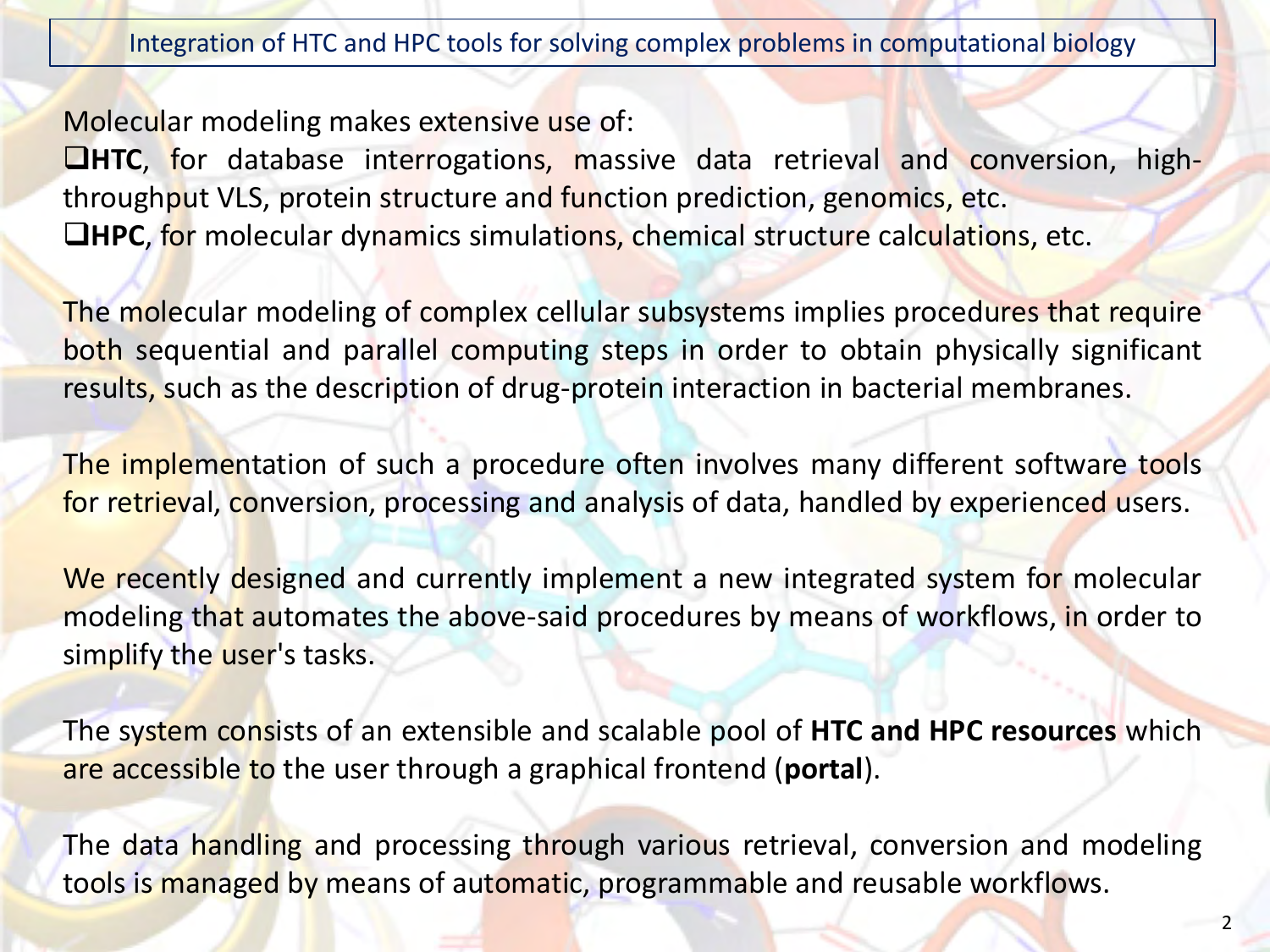## **FUNCTIONALITY**

PURPOSE: to empower the researchers with software tools allowing them to perform faster biological system setups, and numerical simulations.

The **portal** is currently customized for the modeling and simulation of subcellular structures of Gram-negative bacteria.

It provides access to software tools for microbiology and pharmacology researchers:

 $\Box$  computational modeling at molecular level

 $\Box$  workflows composed of tasks/modules that correspond to various modeling steps: Examples:

- Search of molecular structures in databases (LipidBank, RCSB)
- Data format conversion (OpenBabel)
- **3D structures construction**
- Molecular modeling (CHARMM); molecular docking
- Quantum chemistry (Gaussian, GAMESS)

**Q** workflows are submitted for execution on the available HTC/HPC resources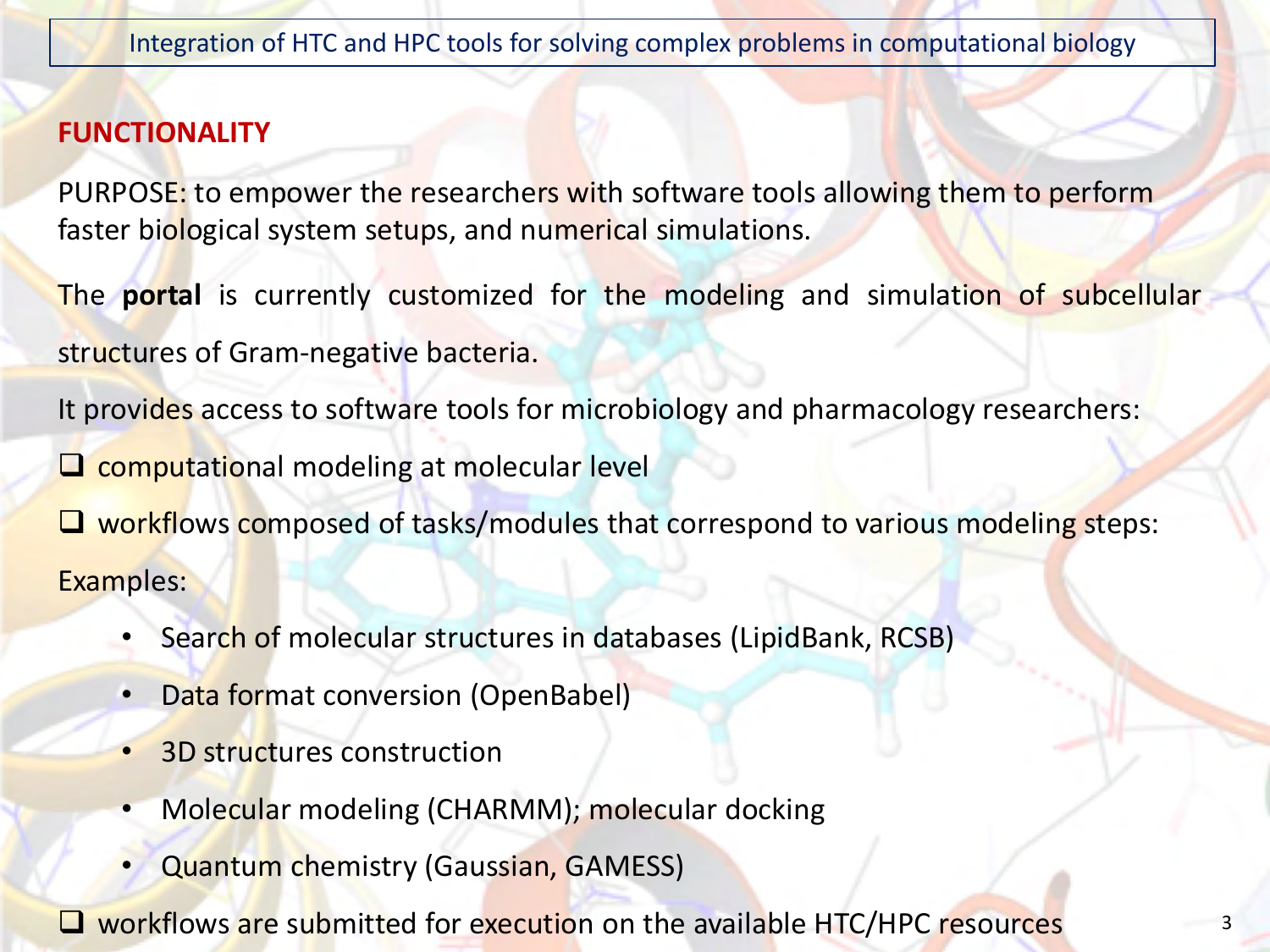## Example1: Workflow for preparing data for molecular docking

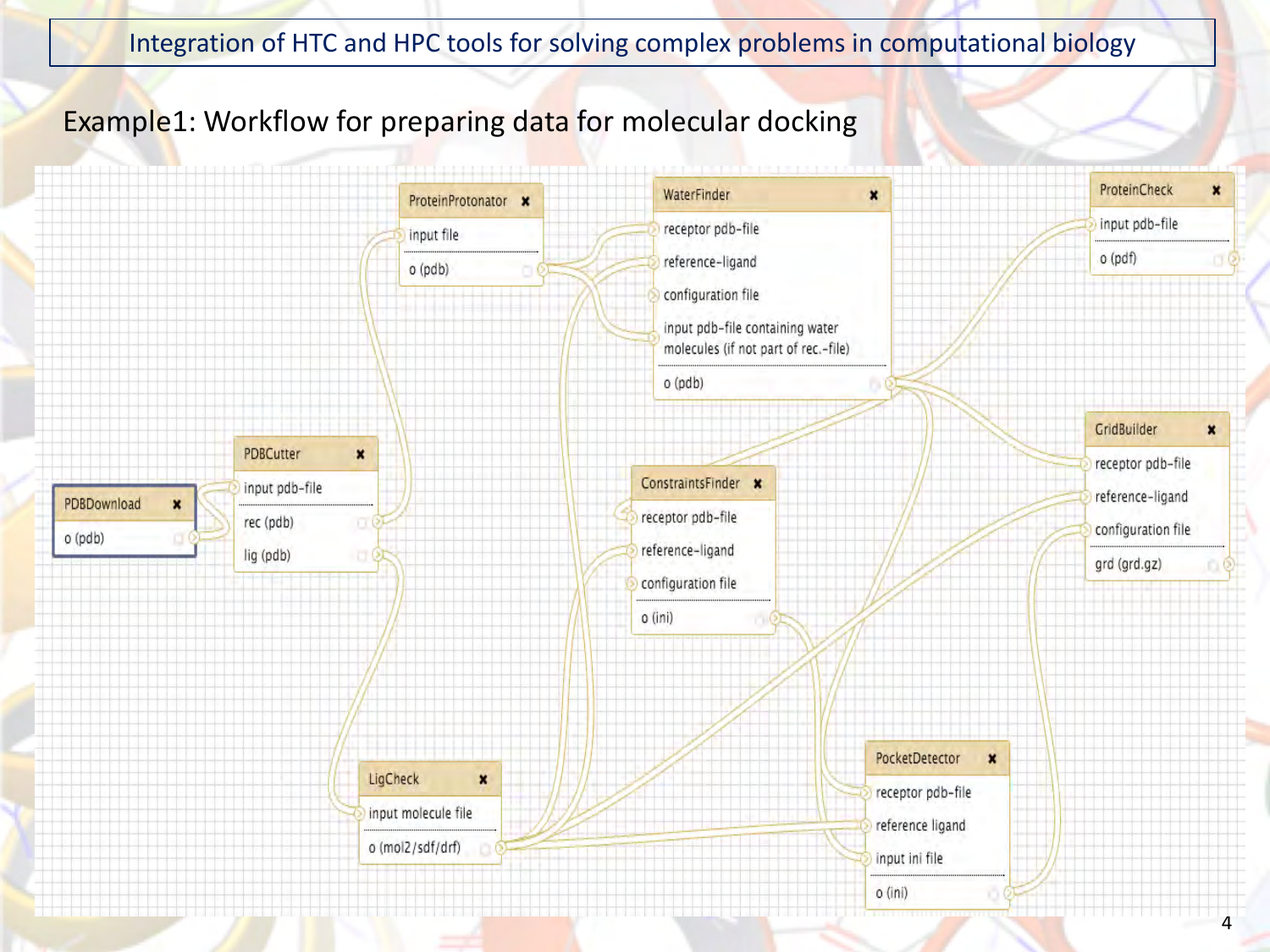## Example2: Molecular docking workflow

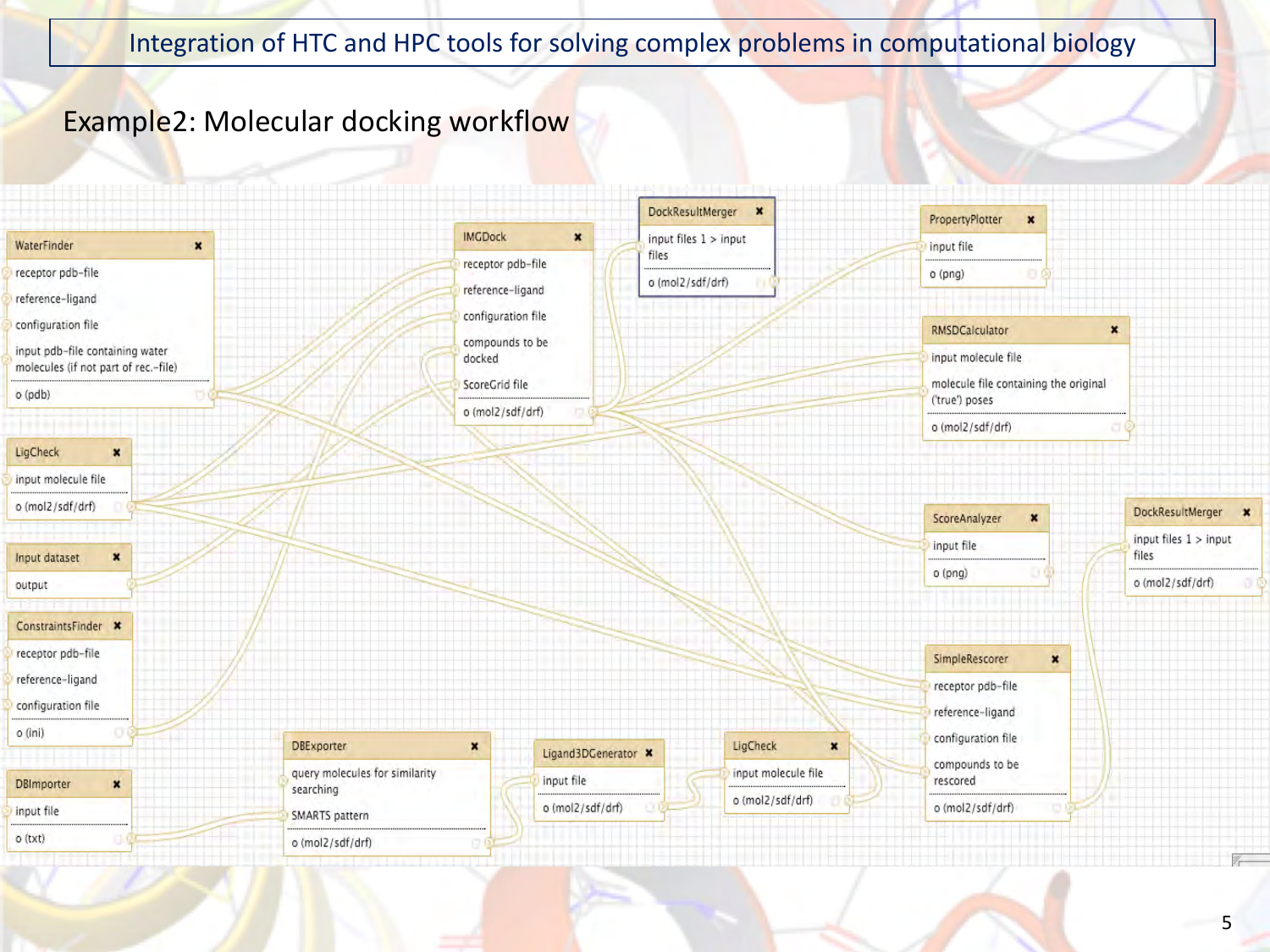## **DISTRIBUTED SYSTEM OF HTC & HPC RESOURCES**

The system is currently using the resources of the GRIDIFIN site:

- **HPC** cluster
- HTC WNs
- **Storage**

GRIDIFIN: Two CEs (one for distributed and the other for parallel computing)

Multiple HTC/ HPC clusters can be attached to the system.

(The connection to another site is depicted in figure.)

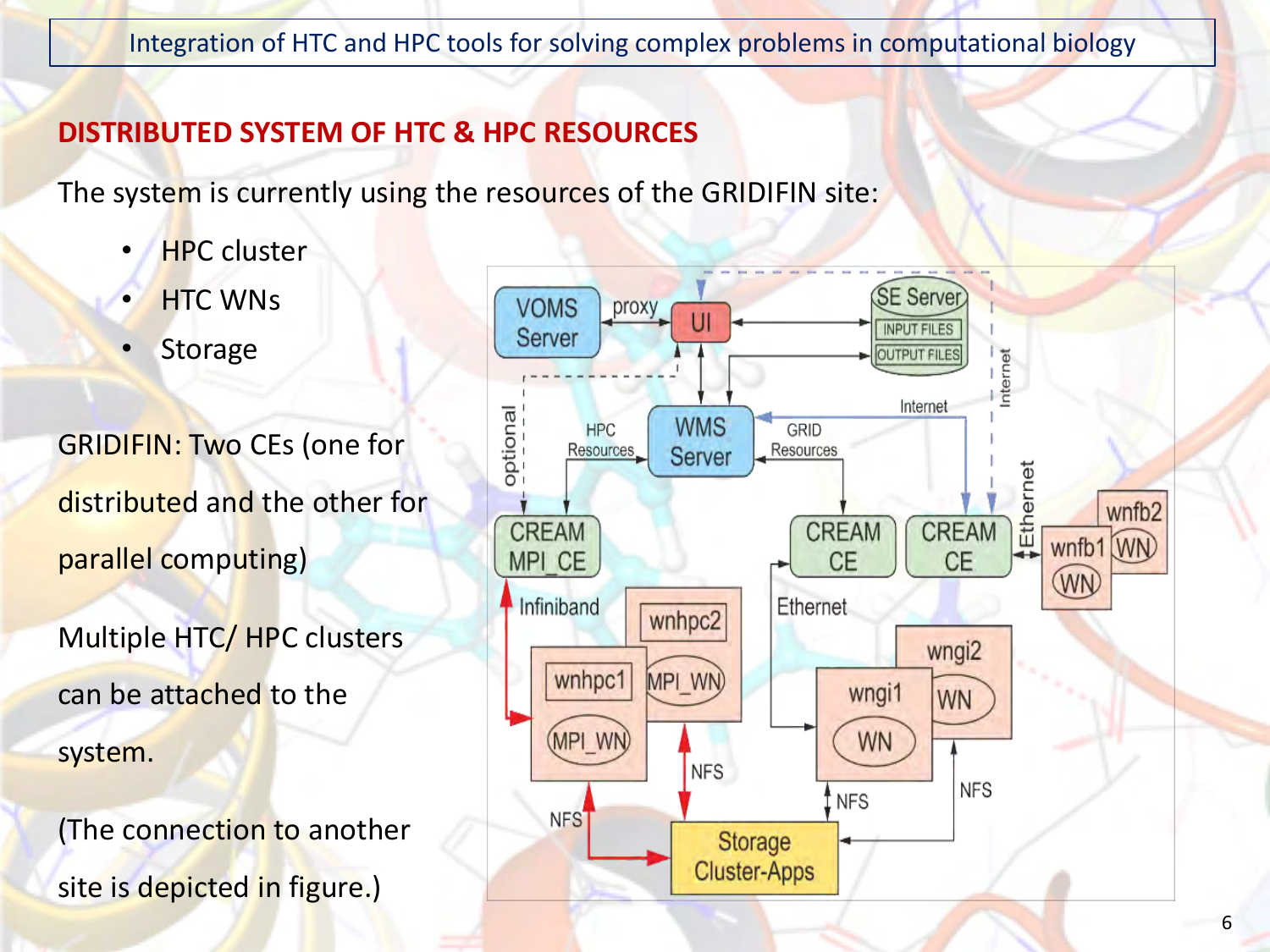## **IMPLEMENTATION**

Grid jobs containing Taverna workflows are submitted and executed on the HTC/HPC clusters. The major advantage of Taverna is that it uses distributed services, optimizing the running of workflows, regardless of the local infrastructure.

The portal integrates graphical instruments for:

**Q** Management of the input data

Download/upload of input files, jdl files, shell files, etc. from user or databases Template files for creating jdl files, input for molecular dynamics, scripts Edit and save input files

 $\Box$  Preparing, submitting for execution and management of jobs

Edit source files, jdl files, wrapper (for compiling), send jobs in execution

- **Q** Input data pre-processing and data analysis (MMTSB / AmberTools)
- Graphic representation and analysis of results (JSmol in progress)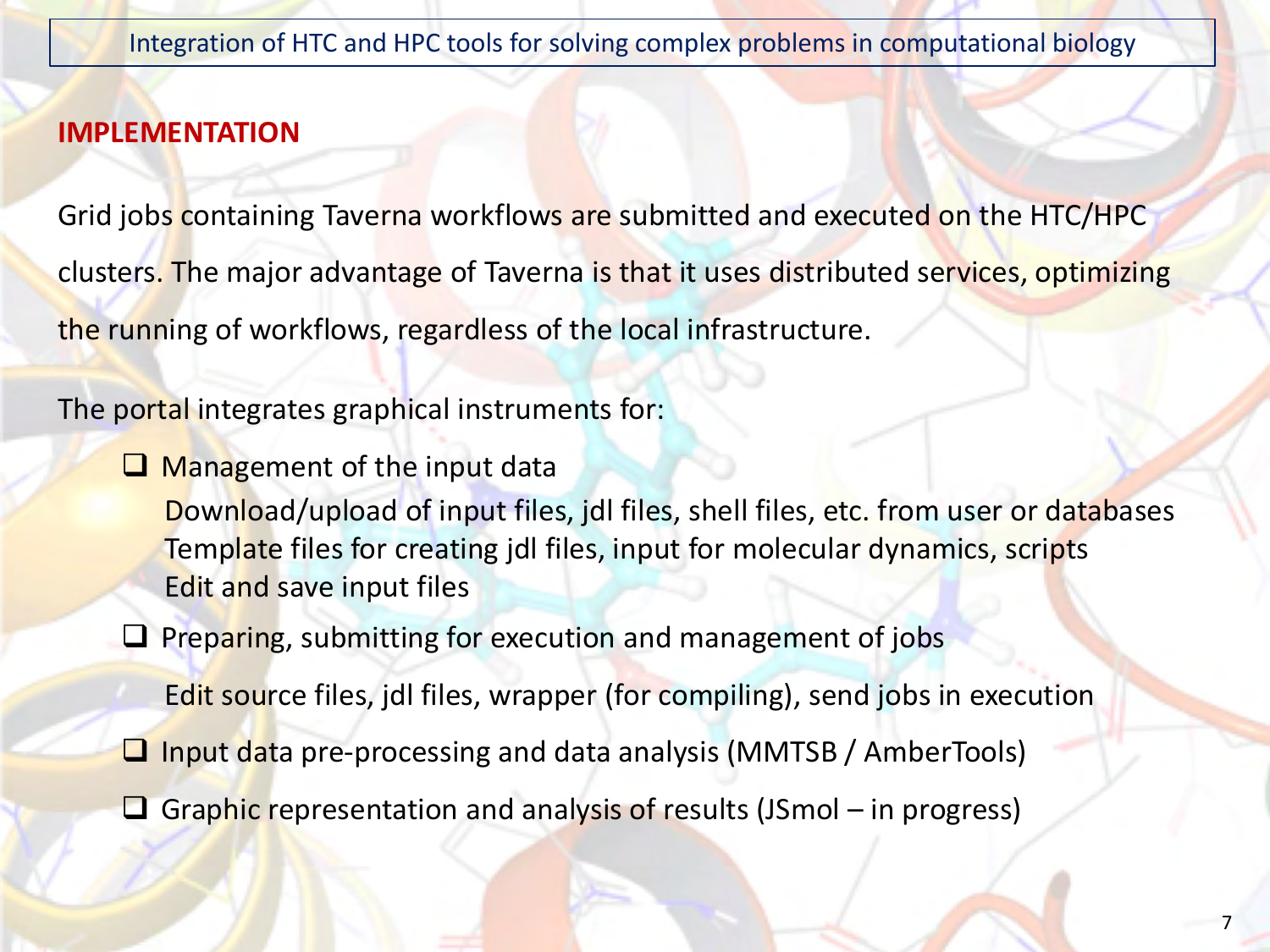## **PORTAL: WORKFLOW MANAGEMENT**

Example of simple workflow composed of two parts:

- file download from LipidBank
- file conversion from cdx format to pdb format using OpenBabel



**Ready to execute**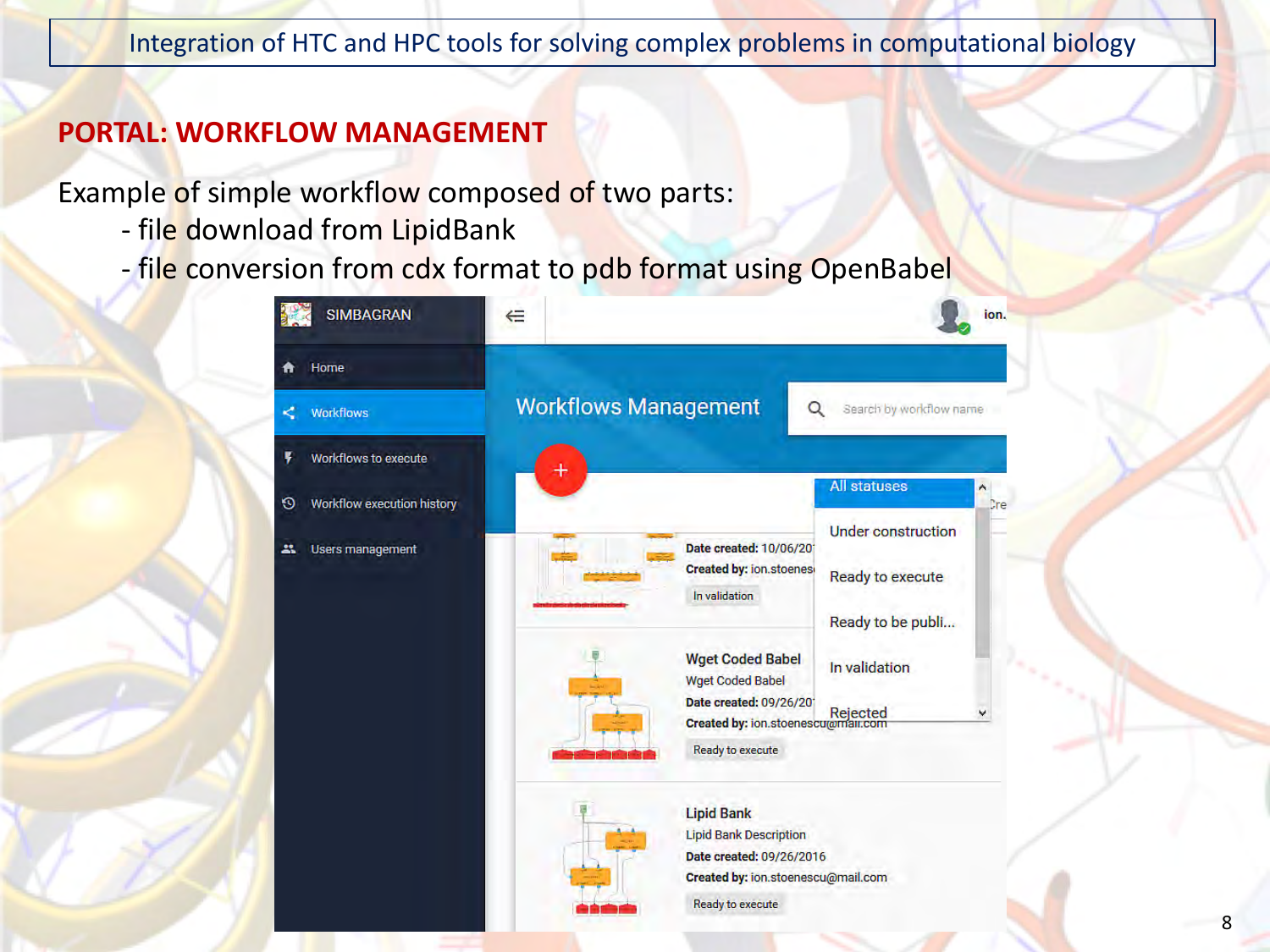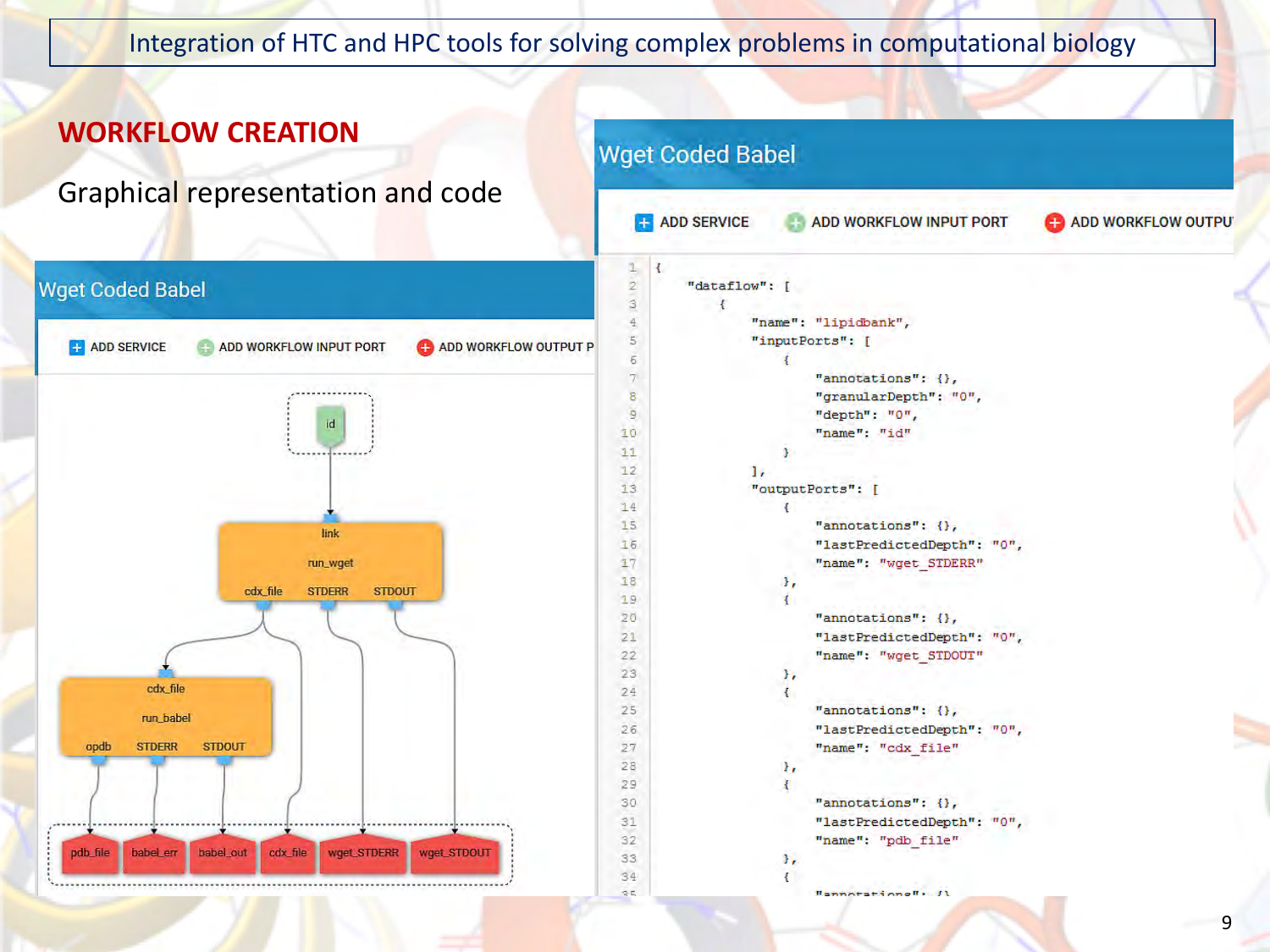## **WORKFLOW EXECUTION HISTORY**

| <b>SIMBAGRAN</b>                 | ion.stoenescu@<br>⋲                                                                                     |
|----------------------------------|---------------------------------------------------------------------------------------------------------|
| Home                             |                                                                                                         |
| <b>Workflows</b><br>⋖            | Search by workflow name<br>Q                                                                            |
| ₡<br><b>Workflows to execute</b> | Workflow execution history                                                                              |
| Workflow execution history<br>Đ  | All statuses<br>All users<br>同<br>Workflow run da                                                       |
| <b>Users management</b><br>22.   | wget coded babel initial                                                                                |
|                                  | <b>Workflow run end date:</b><br>Workflow run start date:                                               |
|                                  | 10/07/2016/11:50:52<br>10/07/2016/11:56:56<br>Executed by: ion.stoenescu@mail.com                       |
|                                  | Arguments: id = G39_ideal.sdf; id_rcsb = 4c1w.pdb; center_x =                                           |
|                                  | 0; center_y = 0; center_z = 0; size_x = 80; size_y = 80; size_z =<br>80                                 |
|                                  | <b>Executed with success</b>                                                                            |
|                                  | <b>Wget Coded Babel</b>                                                                                 |
|                                  | Workflow run end date:<br><b>Workflow run start date:</b><br>09/30/2016/07:03:18<br>09/30/2016/07:04:10 |
|                                  | Executed by: ion.stoenescu@mail.com                                                                     |
|                                  | Arguments: id = CLS0102.cdx                                                                             |
|                                  | U Executed with success                                                                                 |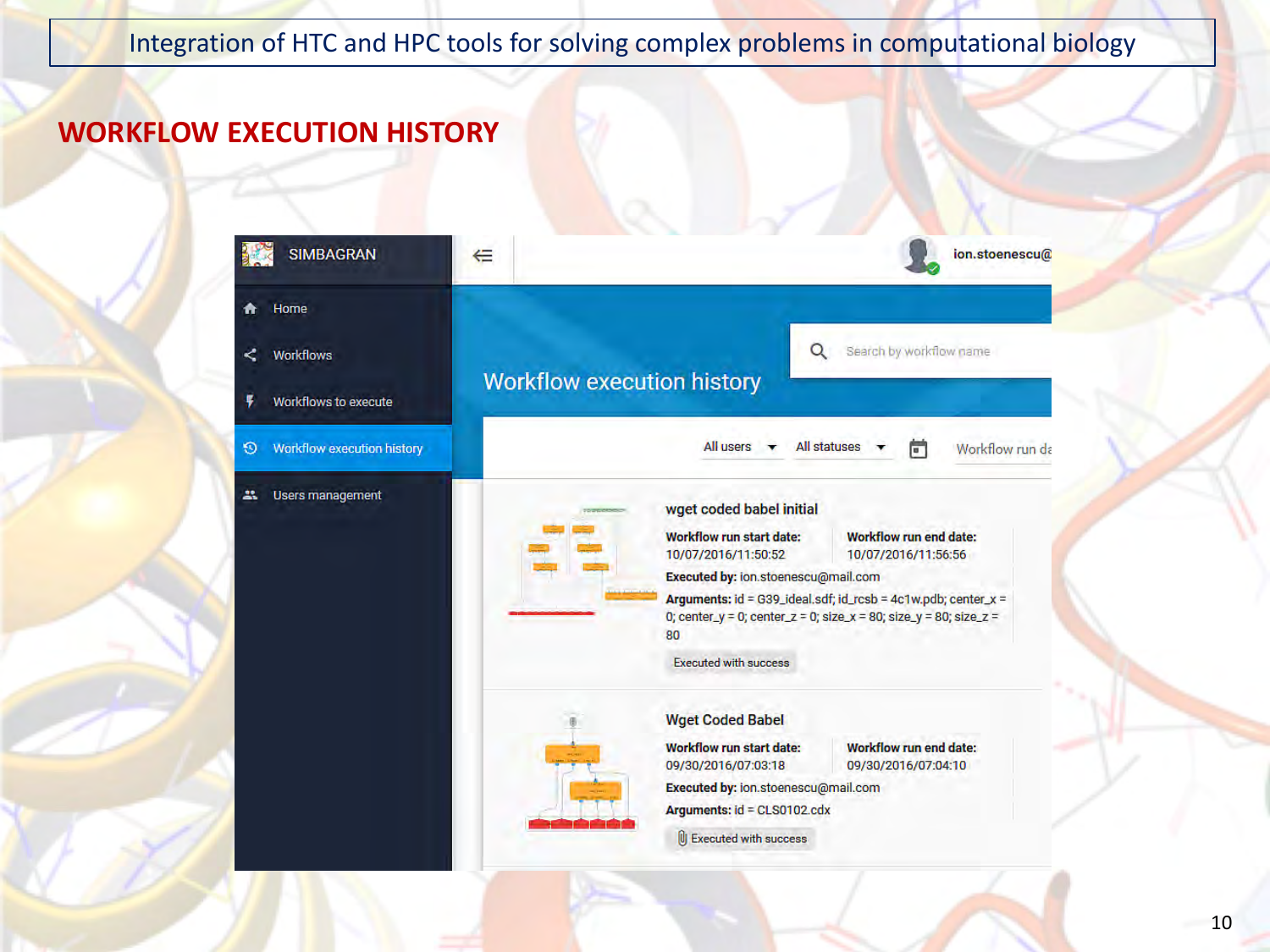## **Summary and conclusions**

Graphical frontend (portal)

- Makes use of advanced (HTC/HPC) computing resources
- Zero user knowledge of HTC/HPC management
- **Based on Taverna workflow management system**
- Many tools in a single place
- Ease of use
- Graphical simplicity (user friendly)